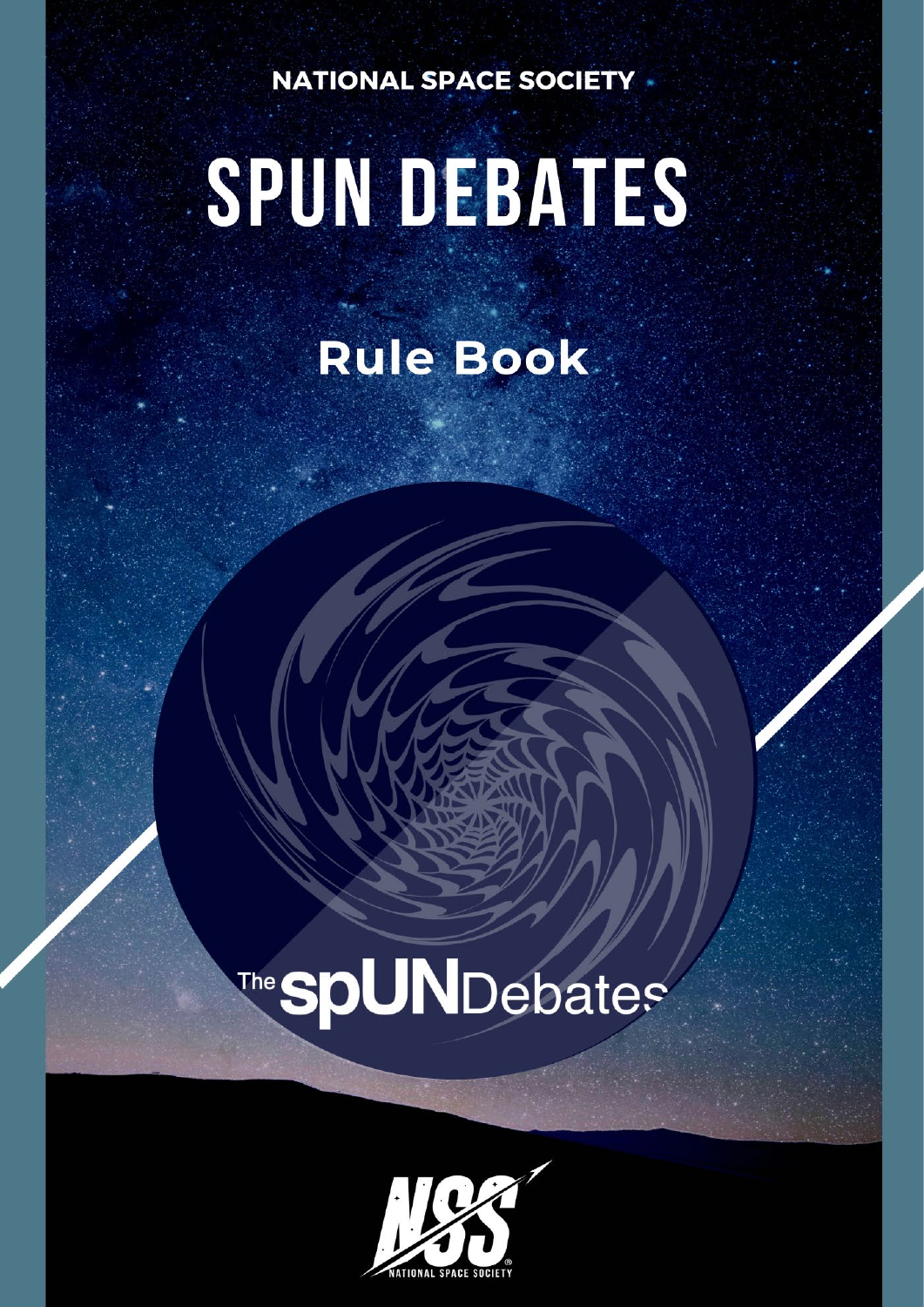#### Space Policy & UNiversalization (spUN) Debates

#### Rulebook





February 16, 2022

#### **Table of Contents**

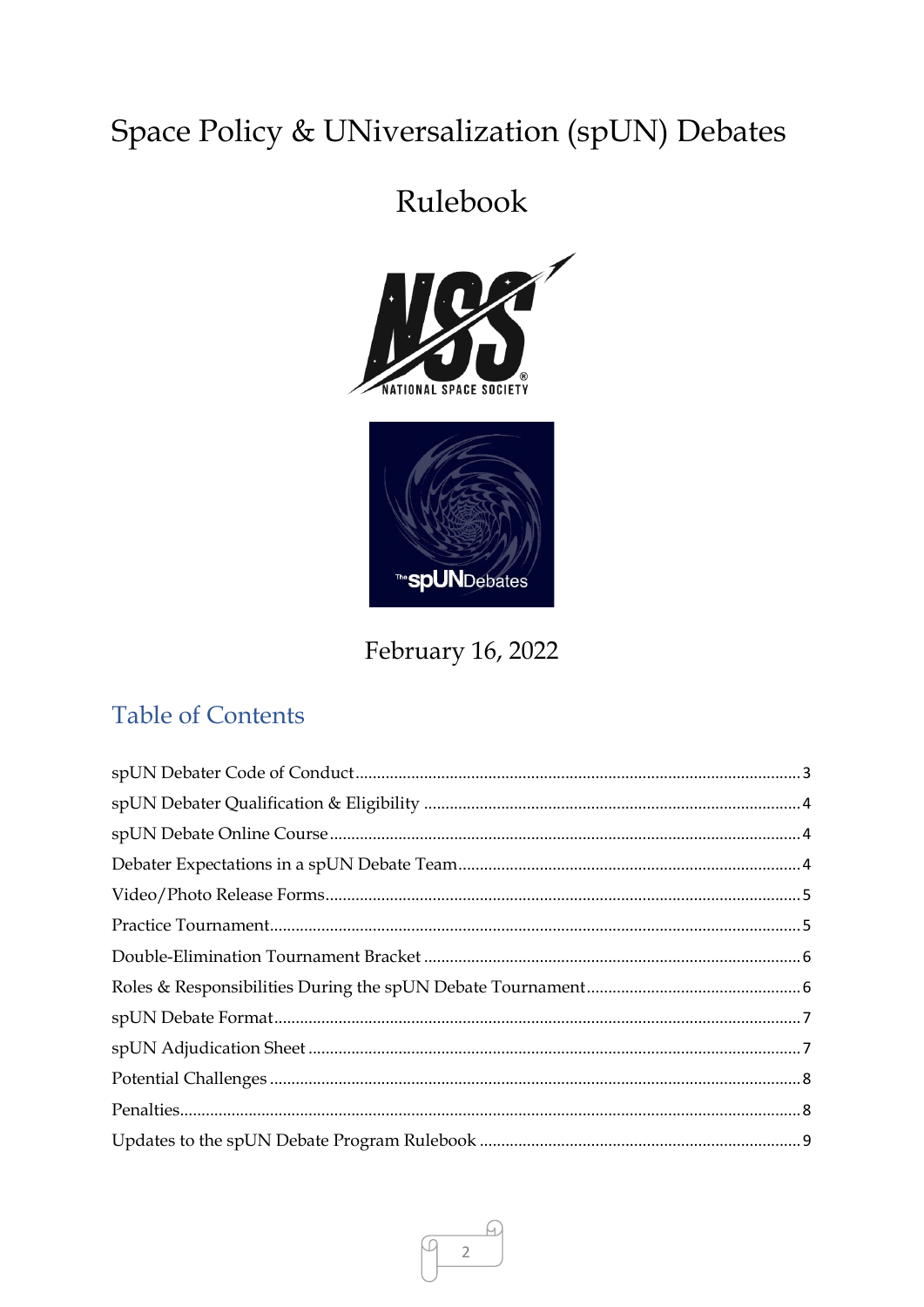#### spUN Debater Code of Conduct

<span id="page-2-0"></span>spUN Debate Program participants consent and agree to follow the NSS Code of Conduct. Core values of NSS Code of Conduct within NSS are:

- 1. Act with integrity and honesty, in all matters.
- 2. Demonstrate mutual respect, teamwork, and civility in all Society activities.
- 3. Conduct open and honest discussion of differences in viewpoint without resorting to \*ad hominem attacks.
- 4. Adhere to the following NSS policies which may be amended from time to time:
	- 1. The NSS Nondiscrimination Statement
	- 2. The Diversity Statement in the NSS Corporate Policies
	- 3. NSS Policy Regarding Harassment and Discrimination
	- 4. NSS Conflict of Interest Policy.
- 5. In connection with any NSS activities, discourage actions or behaviors which are contrary to the core values of the Society as expressed in this Code. Such behaviors would include but are not limited to racial bias, harassment of any kind, intimidation, bigotry, or other nonprofessional behaviors.

Refer to your signed copy of the NSS Code of Conduct forms for the complete version.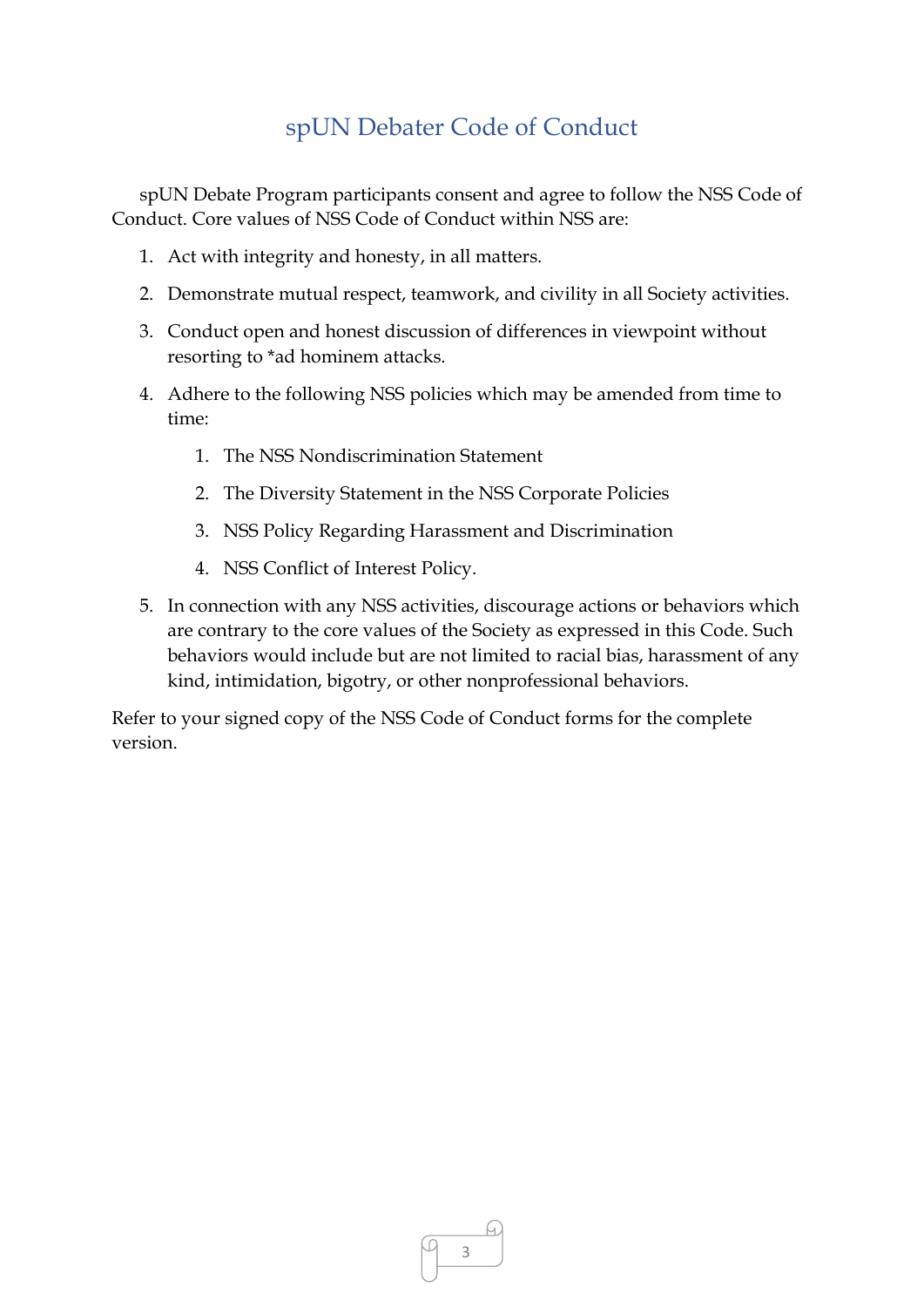#### spUN Debater Qualification & Eligibility

<span id="page-3-0"></span>Applicants must be 14-18 years old by the final date of the competitive tournament. No prior experience is required to apply to the spUN Debates. There may be a maximum number of entries allowed per school based on the volume of applications. Each applicant is required to fill out an application, in which certain questions are used to score and short-list the applicants.

#### spUN Debate Online Course

<span id="page-3-1"></span>spUN Debate applicants who are short-listed may be assigned to an online course. If assigned, the debater is required to participate in an online course that helps them understand the basics of debating, the concept of universalization, leadership in debate, and other important skills to help prepare for the tournament. Only applicants who complete the course with satisfactory grades are eligible to participate in the tournament. Participants are then assigned to diverse teams by the organizing committee. Assessments of the online course provide information for the team assignments and coach focus.

#### Debater Expectations in a spUN Debate Team

<span id="page-3-2"></span>spUN Debater expectations for 2022 are as follows. Note that all debaters have agreed to the expectations before starting to work with their teams.

- 1. Meet with your team no less than 80% of the scheduled times (mutually acceptable times will be set by you and your coach). Most coaches meet once/week with the team and there is individual preparation required to fully participate as a great team member (average 1 - 2 hours/week outside of your meeting with the coach) unless the absences are deemed as permissible by the spUN coach.
- 2. Show a high caliber of involvement and contribution to the team efforts, meeting your coach's requirements in assignments, engagement, etc.
- 3. Follow the NSS spUN Debate Program Code of Honor (to be provided by your coach).
- 4. Be available for the debate tournament 7:30 a.m. 11:30 a.m. Chicago time April 30 and May 1 and May 7 and 8, 2022.
- 5. The final round with the last two remaining teams is tentatively scheduled for May 29th, 2022, around 9:00 a.m. Chicago time.

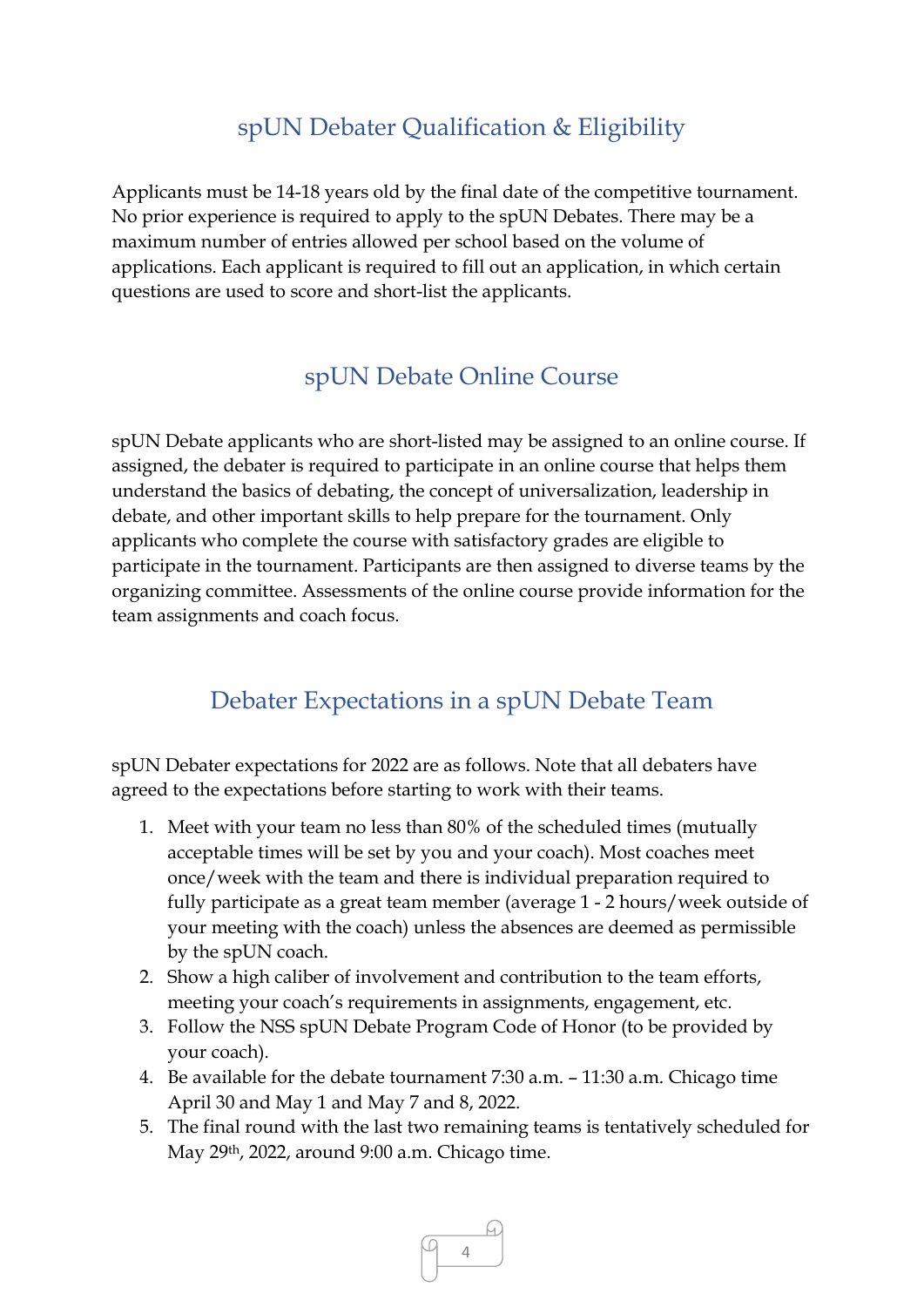#### Video/Photo Release Forms

<span id="page-4-0"></span>spUN Debates participants, including coaches, debaters, and moderators, are required to sign the NSS Video/Photo Release forms. The form, in essence, lists that all spUN Debates may be recorded and used for ANY NSS USE which may include but is not limited to:

- **Presentations**
- Courses
- Online/Internet Videos
- Media
- News (Press)

The NSS Video/Photo Release forms will be provided to debaters and coaches after participation selection.

#### Practice Tournament

<span id="page-4-1"></span>Practice tournaments are organized so that the teams get a chance to get comfortable with the rubric, adjudication sheet, and format. It helps them assess their strengths and weaknesses.

Practice debates may use a completely different resolution, but will follow the exact same rubric, adjudication sheet, and format. Instructions for the practice tournament are as follows.

- Participation in the Practice Tournament is not mandatory; however, all of the team debaters must be present in order for the team to participate.
- Rubrics and format must be followed, do not take extra time, and do not speak while someone else is speaking.
- Maintain proper etiquette and treat your team and opponents with respect.
- This tournament is purely conducted to help the debaters practice and learn; hence the judge feedback is final and cannot be challenged.

5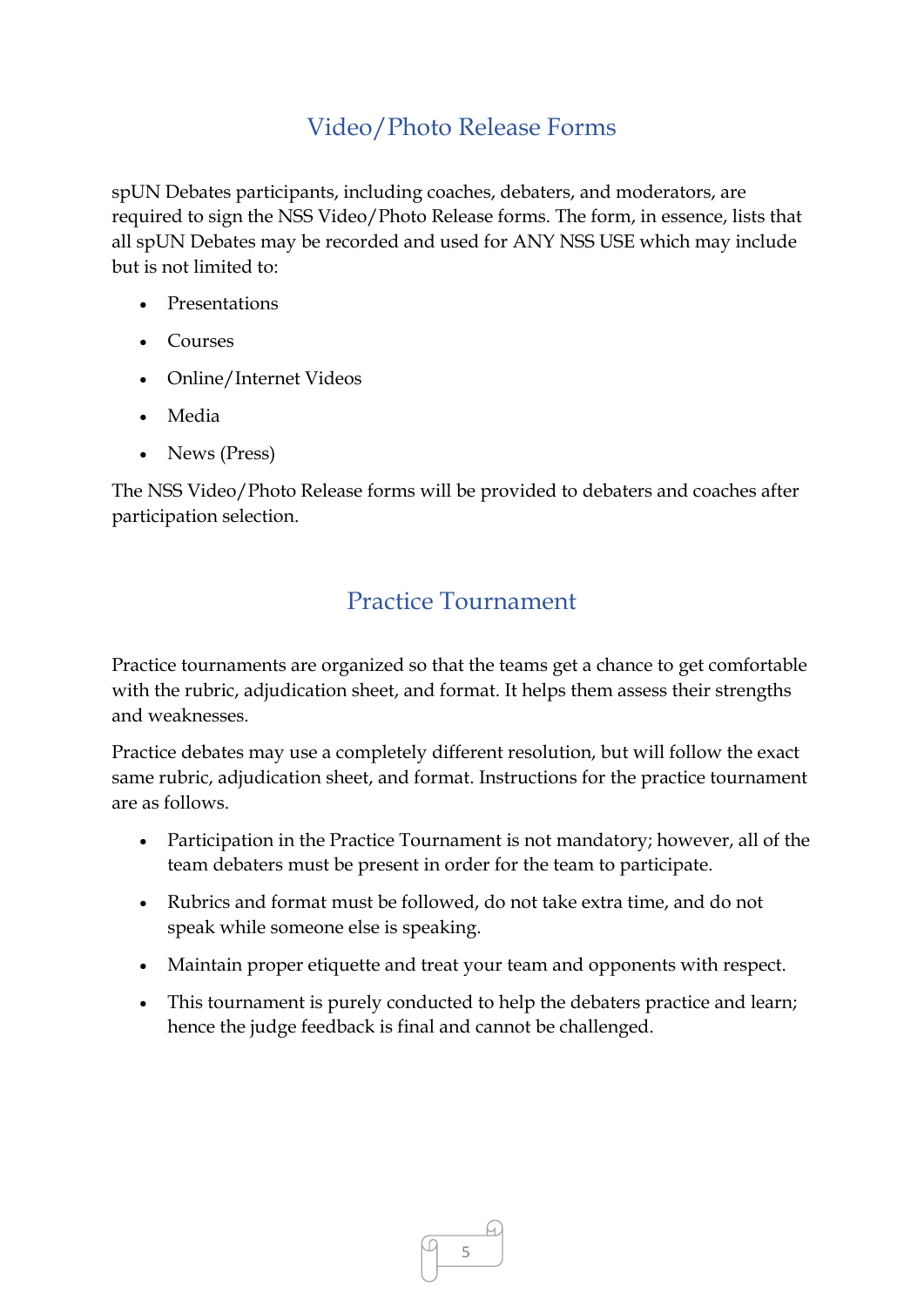#### Double-Elimination Tournament Bracket

<span id="page-5-0"></span>spUN Debates follow a double-elimination bracket. Every team is allowed two losses before they are eliminated. Refer to the SpacEdge Academy website for updates and other information. [\(spacedge.academy](http://spacedge.academy/) , query 'spUN Debates')

#### <span id="page-5-1"></span>Roles & Responsibilities During the spUN Debate Tournament

The spUN Debate Program embraces the tenants of the Universalization concept in action and arguments. See [spacedge.academy,](http://spacedge.academy/) query 'spUN Debates' for more information on universalization.

- Debater
	- o Strictly follow the guidelines, rulebook and debate rubric.
	- o Give all teammates equal opportunity to present.
	- o Treat everyone with respect.
	- o Remember- the spUN Debates is a co-opetition and not a competition.
- Moderator
	- o Check everyone's technical systems (Internet connectivity, microphone, etc).
	- o Maintain the time and flow of the debate.
	- o Ensure the spUN Debate format rules are followed.
	- o Ensure that the spectators do not cause any disturbance to the debate.

Refer to the potential challenges section for guidelines to handle issues that may occur during the tournament.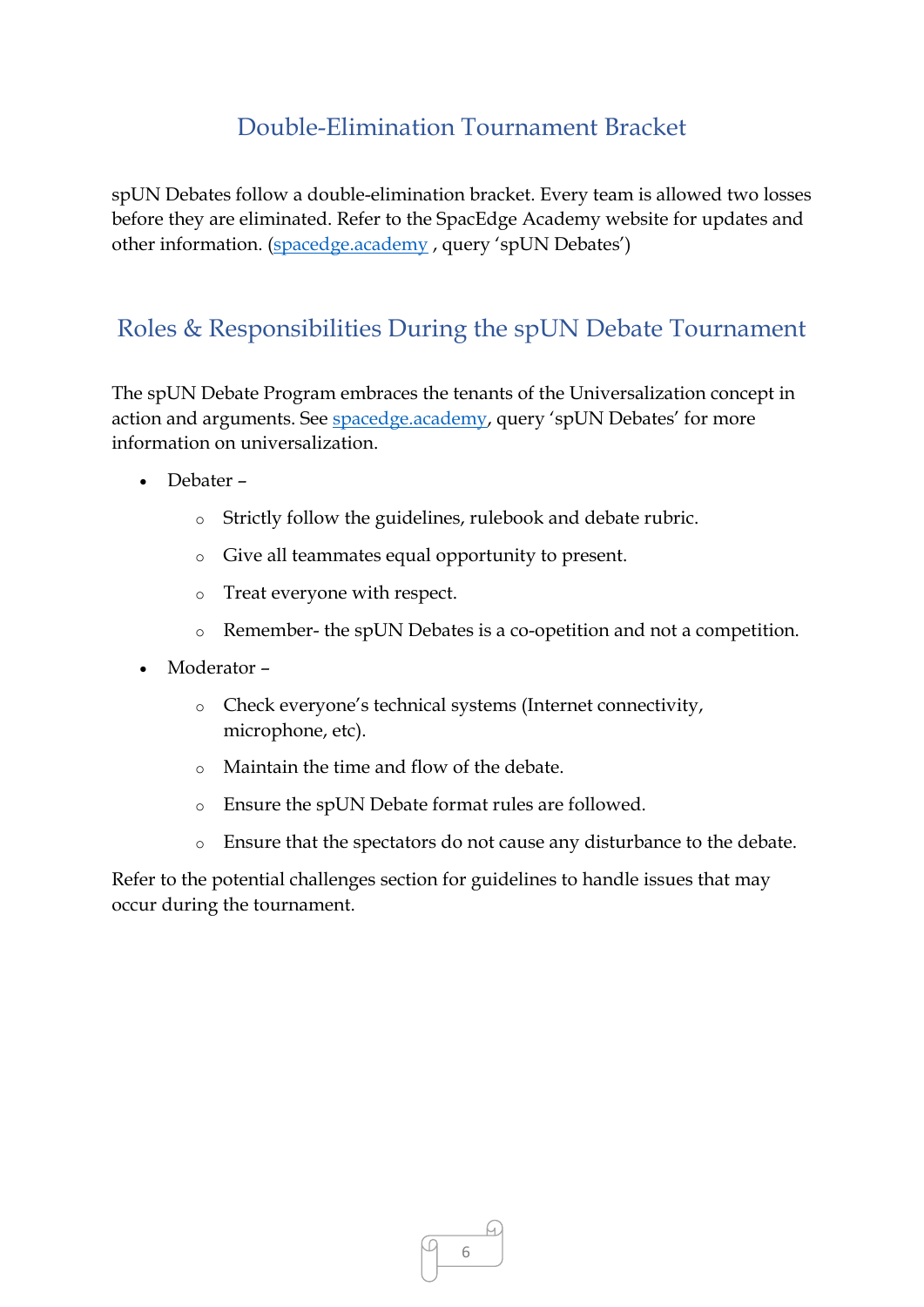#### spUN Debate Format

<span id="page-6-0"></span>The format for spUN Debates 2022 is available at the SpacEdge Academy website [\(spacedge.academy,](http://spacedge.academy/) query 'spUN Debates').

Note that each member of the team should have a role to avoid disqualifications. For example, if your team is Affirmative or AFF, each debater will have a role as AFF 1, AFF 2, AFF 3, or AFF 4 and they are required to follow their role as listed in the format. Ensure that you have completely understood the format to avoid complications during the tournament. Contact your coach if you are unsure, or an organizer if your team requires further clarity.

#### spUN Adjudication Sheet

<span id="page-6-1"></span>The Adjudication sheet is used by judges to grade debaters in the tournament. Debaters are expected to be familiar with the various categories part of the adjudication as they prepare for the tournament. Find the complete adjudication sheet in the SpacEdge Academy website [\(spacedge.academy,](http://spacedge.academy/) query 'spUN Debates').

Contact your coach if you have any concerns, or an organizer if your team requires further clarity.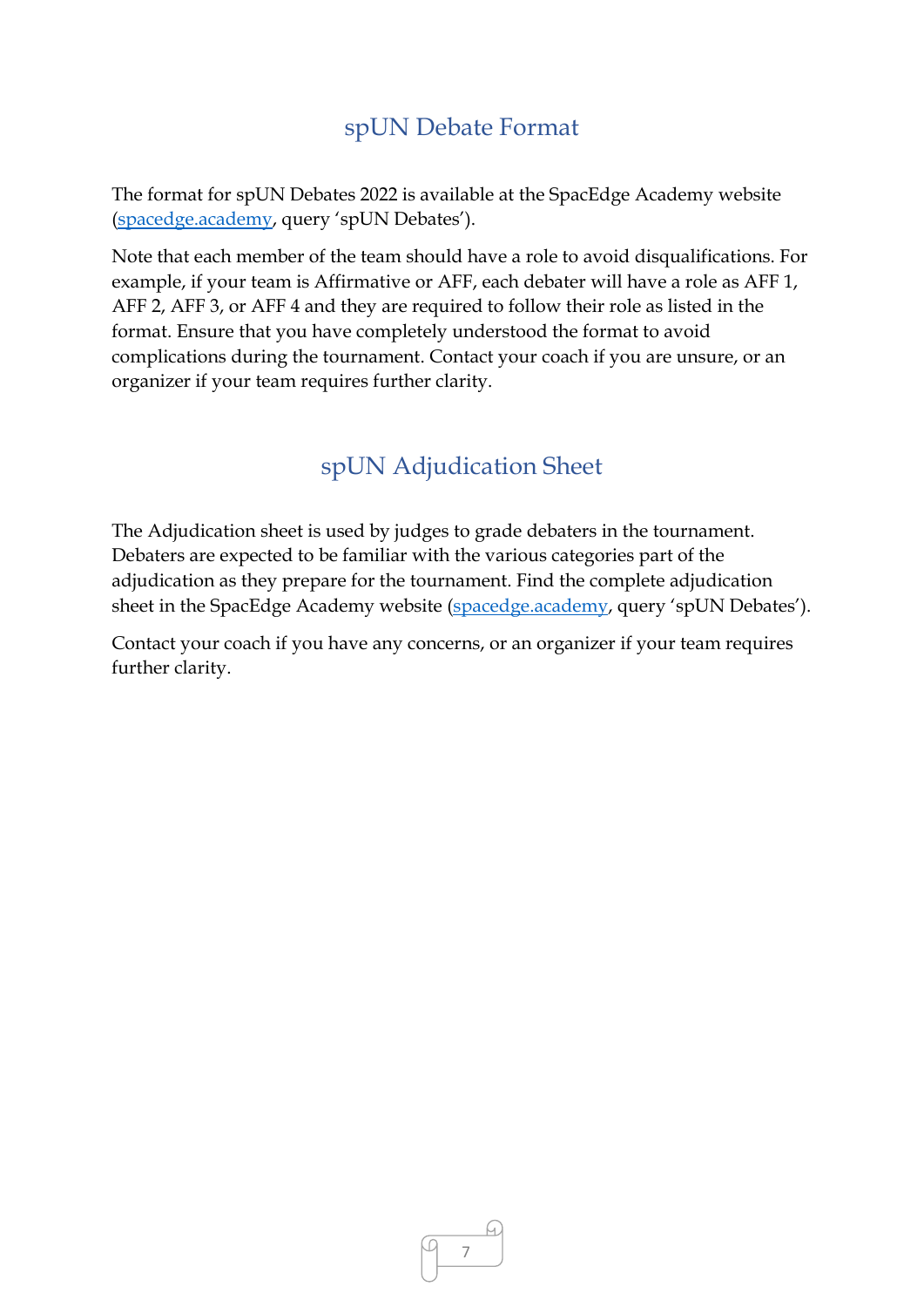#### Potential Challenges

<span id="page-7-0"></span>The spUN Debate Program is completely virtual and there may be unavoidable challenges that come up with technology or otherwise. Here are some solutions to potential problems. spUN organizers will resolve unanticipated issues as they appear.

#### 1. **Technical issues in the middle of a debate:**

Give the person a minute or so to reconnect and continue, otherwise, a teammate picks up where the interruption happened. Should a teammate be unavailable during the debate due to a technical or personal issue, proof of the technological/personal issue needs to be submitted to spUN organizers as soon as possible after the debate session. If valid proof is not provided, the team may face consequences such as taking a loss or disqualification.

#### 2. **Three membered teams:**

During the debate, the debater with the role of AFF 1/NEG 1 must offer a rebuttal or summary. Note that you will not be penalized for having a member short, but you will be penalized if it is observed that all three members are not participating.

#### **Other concerns**

If you have any concerns throughout the spUN Debates program, reach out to an organizer and they will help as soon as possible. You may reach out to them via email or some other spUN Debate Program accepted communication platform.

#### Penalties

<span id="page-7-1"></span>If any of the above rules mentioned in this book is broken, the debater may be penalized based on severity; they may be removed from the team immediately or disqualified from participating in any of the spUN Debates. The spUN Debate Program Team will ensure that all concerns are resolved as effectively and judiciously as possible.